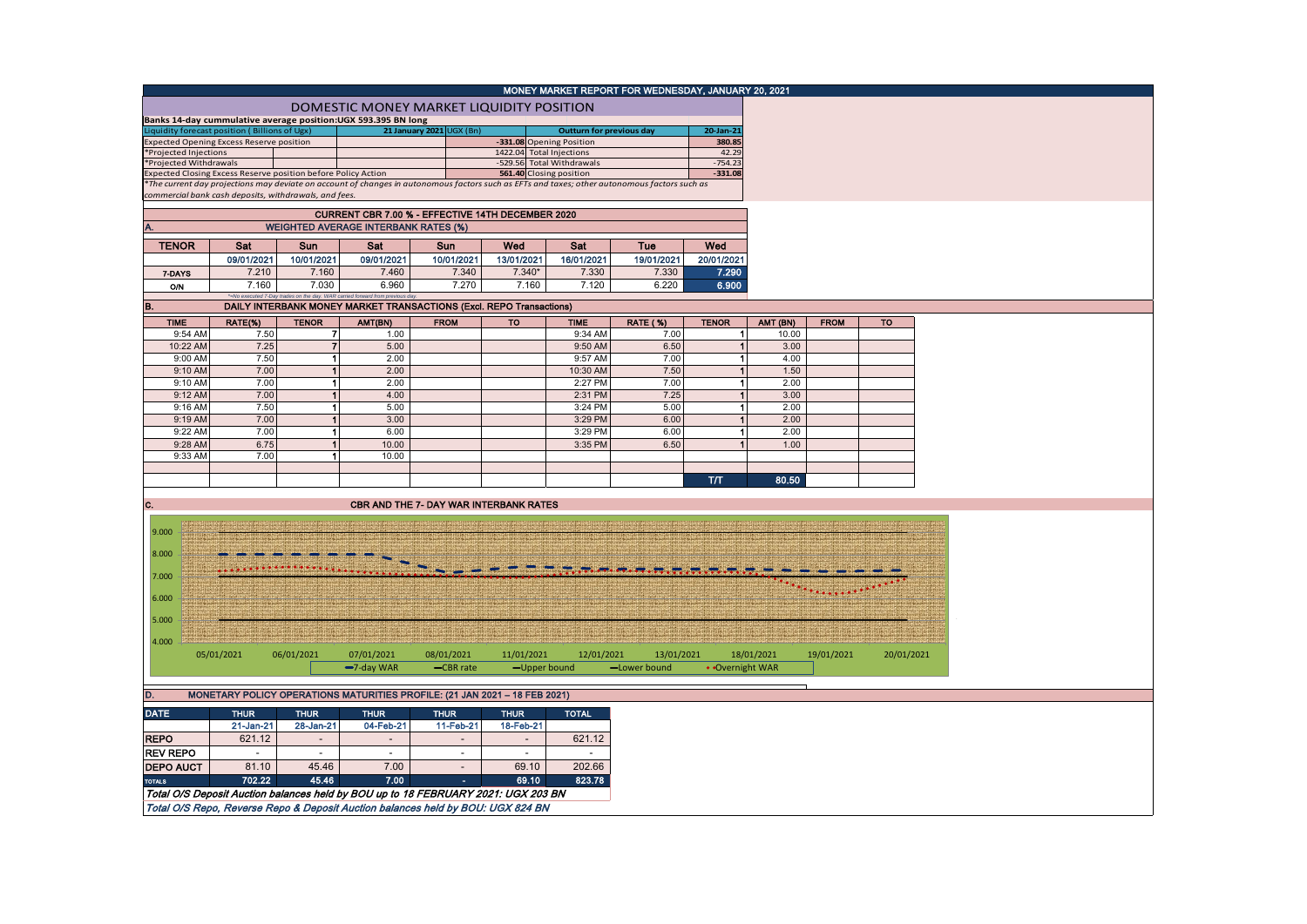| Eii)<br>(Ei) STOCK OF TREASURY SECURITIES<br><b>MONETARY POLICY MARKET OPERATIONS</b>                                                                             |                |                |                |  |  |  |  |  |  |
|-------------------------------------------------------------------------------------------------------------------------------------------------------------------|----------------|----------------|----------------|--|--|--|--|--|--|
| (VERTICAL REPOS, REV-REPOS & DEPOSIT AUCTIONS)<br><b>LAST TBIILS ISSUE DATE: 15-JAN-2021</b>                                                                      |                |                |                |  |  |  |  |  |  |
| 5,977.534<br>21/01/2021<br>OMO<br><b>ISSUE DATE</b><br><b>AMOUNT</b><br><b>WAR</b><br><b>RANGE</b><br><b>TENOR</b><br>On-the-run O/S T-BILL STOCKs (Billions-UGX) |                |                |                |  |  |  |  |  |  |
| 21/01/2021 DAUT<br>23-Nov<br>385.50<br>7.000<br>17,131.733<br>On-the-run O/S T-BONDSTOCKs(Billions-UGX)                                                           |                |                |                |  |  |  |  |  |  |
| <b>REPO</b><br>25-Nov<br>23,109.268<br>309.00<br>7.000<br>TOTAL TBILL & TBOND STOCK- UGX                                                                          |                |                |                |  |  |  |  |  |  |
| <b>REPO</b><br>7.000<br>26-Nov<br>1,396.00<br>O/S=Outstanding                                                                                                     |                |                |                |  |  |  |  |  |  |
| 7.557<br><b>DAUT</b><br>26-Nov<br>80.17<br>56<br><b>YTM (%)</b><br><b>MATURITY</b><br><b>TOTAL STOCK</b><br><b>CHANGE IN</b>                                      |                |                |                |  |  |  |  |  |  |
| 7.557<br><b>DAUT</b><br>26-Nov<br>80.17<br>56<br>AT CUT OFF*<br>YTM (+/-)<br>(BN UGX)                                                                             |                |                |                |  |  |  |  |  |  |
| <b>REVREPO</b><br>282.00<br>7.000<br>91<br>0.214<br>01-Dec<br>8.713<br>98.07<br><b>REVREPO</b><br>02-Dec<br>7.000<br>0.096<br>165.00<br>489.91                    |                |                |                |  |  |  |  |  |  |
| 182<br>10.996<br><b>REPO</b><br>7.000<br>364<br>0.350<br>03-Dec<br>$\overline{7}$<br>5,389.55<br>14.350<br>810.00                                                 |                |                |                |  |  |  |  |  |  |
| 2YR *10<br>7.254<br>15.250<br>0.700<br><b>DAUT</b><br>03-Dec<br>49.97<br>28                                                                                       |                |                |                |  |  |  |  |  |  |
| <b>DAUT</b><br>03-Dec<br>7.503<br>56<br>0.250<br>44.94<br>3YR *6<br>15.750<br>$\sim$                                                                              |                |                |                |  |  |  |  |  |  |
| $\overline{7}$<br><b>REPO</b><br>1.600<br>10-Dec<br>7.000<br>5YR *2<br>439.00<br>2,131.05<br>16,500                                                               |                |                |                |  |  |  |  |  |  |
| 0.150<br>7.340<br>16.150<br><b>DAUT</b><br>10-Dec<br>45.94<br>28<br>10YR *3<br>8,432.21                                                                           |                |                |                |  |  |  |  |  |  |
| 0.300<br><b>DAUT</b><br>7.503<br>56<br>10-Dec<br>6.92<br>5,942.63<br>15.300<br>15YR                                                                               |                |                |                |  |  |  |  |  |  |
| <b>REVREPO</b><br>7.000<br>$\overline{2}$<br>15-Dec<br>558.00<br>Cut OFF is the lowest price/ highest yield that satisfies the auction awarded amount.            |                |                |                |  |  |  |  |  |  |
| <b>REPO</b><br>7.000<br>21-Dec<br>348.50<br>3                                                                                                                     |                |                |                |  |  |  |  |  |  |
| <b>REPO</b><br>24-Dec<br>350.00<br>7.000<br>$\overline{7}$                                                                                                        |                |                |                |  |  |  |  |  |  |
| <b>DAUT</b><br>68.31<br>7.590<br>56<br>24-Dec                                                                                                                     |                |                |                |  |  |  |  |  |  |
| <b>REVREPO</b><br>28-Dec<br>7.000<br>963.00                                                                                                                       |                |                |                |  |  |  |  |  |  |
| <b>REVREPO</b><br>31-Dec<br>7.000<br>384.00                                                                                                                       |                |                |                |  |  |  |  |  |  |
| <b>REPO</b><br>12-Jan<br>497.00<br>7.000<br><b>REPO</b>                                                                                                           |                |                |                |  |  |  |  |  |  |
| $20 - Jan$<br>7.000<br>621.00<br>WAR-Weighted Average Rate                                                                                                        |                |                |                |  |  |  |  |  |  |
| Η.<br>DAILY SECONDARY MARKET QUOTES (On-the-run GOVERNMENT TREASURY SECURITIES -End of Day Quotes)                                                                |                |                |                |  |  |  |  |  |  |
| <b>T-BILLS</b>                                                                                                                                                    | <b>TBONDS</b>  |                |                |  |  |  |  |  |  |
| 91 DR<br><b>182 DR</b><br>364 DR<br>2YR YTM<br>3YR YTM<br><b>TENOR</b>                                                                                            | 5YR YTM        | 10YR YTM       | 15YR YTM       |  |  |  |  |  |  |
| <b>COUPON</b><br>0.000%<br>0.000%<br>0.000%<br>11.000%<br>14.000%                                                                                                 | 16.625%        | 17.000%        | 14.25%         |  |  |  |  |  |  |
| 16-Jul-21<br>14-Jan-22<br>16-Apr-21<br>13-Apr-23<br>18-Jan-24<br><b>MATURITY DATE</b>                                                                             | 27-Aug-26      | 03-Apr-31      | 22-Jun-34      |  |  |  |  |  |  |
| <b>BID/ASK</b><br><b>BID/ASK</b><br><b>BID/ASK</b><br><b>BID/ASK</b><br><b>BID/ASK</b>                                                                            | <b>BID/ASK</b> | <b>BID/ASK</b> | <b>BID/ASK</b> |  |  |  |  |  |  |
| 15.05<br>8.20<br>8.10<br>9.60<br>9.50<br>11.60<br>11.50<br>15.00<br>14.90<br>14.95<br><b>DFCU</b>                                                                 | 16.00<br>15.90 | 16.50<br>16.40 | 16.50<br>16.40 |  |  |  |  |  |  |
| 16.25<br>16.15<br>9.00<br>8.90<br>11.25<br>11.15<br>15.95<br>15.85<br>14.20<br>14.10<br><b>ABSA</b>                                                               | 16.50<br>16.40 | 16.20<br>16.10 | 16.50<br>16.40 |  |  |  |  |  |  |
| 9.00<br>8.90<br>11.20<br>14.20<br>15.70<br>16.00<br>15.90<br>11.10<br>14.30<br>15.80<br><b>CRDU</b>                                                               | 16.30<br>16.20 | 16.35<br>16.25 | 16.40<br>16.30 |  |  |  |  |  |  |
| 9.00<br>8.90<br>9.90<br>14.20<br>15.90<br>15.90<br>10.90<br>14.30<br>16.00<br>16.00<br><b>HFBU</b>                                                                | 16.40<br>16.50 | 16.20<br>16.30 | 16.30<br>16.40 |  |  |  |  |  |  |
| 8.70<br>8.60<br>11.00<br>14.10<br>16.05<br>15.95<br>16.20<br>16.10<br><b>SCBU</b><br>11.10<br>14.20                                                               | 16.30<br>16.40 | 16.20<br>16.10 | 16.40<br>16.30 |  |  |  |  |  |  |
| 14.30<br>9.50<br>9.40<br>11.50<br>11.40<br>15.95<br>15.85<br>16.25<br>16.15<br><b>STBB</b><br>14.40                                                               | 16.55<br>16.45 | 16.55<br>16.45 | 16.75<br>16.65 |  |  |  |  |  |  |
| 8.80<br>8.70<br>11.55<br>11.45<br>14.35<br>15.90<br>16.35<br>16.25<br>14.45<br>16.00<br><b>RODA</b>                                                               | 16.68<br>16.58 | 16.60<br>16.50 | 16.75<br>16.65 |  |  |  |  |  |  |
| 8.89<br>11.01<br>13.92<br>15.82<br>16.01<br>Av. Bid                                                                                                               | 16.42          | 16.39          | 16.53          |  |  |  |  |  |  |
| 8.79<br>10.79<br>13.82<br>15.72<br>15.91<br>Av. Ask                                                                                                               | 16.32          | 16.29          | 16.43          |  |  |  |  |  |  |
| 15.771<br>8.836<br>13.871<br>15.964<br><b>Sec Mkt Yield</b><br>10.900                                                                                             |                | 16.336         | 16.479         |  |  |  |  |  |  |
|                                                                                                                                                                   | 16.369         |                |                |  |  |  |  |  |  |
| 9.50<br>11.55<br>16.05<br>16.35<br>14.45<br>BestBid                                                                                                               | 16.68          | 16.60          | 16.75          |  |  |  |  |  |  |

## **Daily Secondary Market for Government Securities Report for 20th January 2021**

 Activity in the secondary market activity reduced on the day with volumes decreasing to **UGX 106.2BN** from the previous business day's volume of **UGX 197.83BN**.

 Offshores investors were active in the market exchanging a total of **UGX 17.9BN** amongst themselves in ten transactions.

 January secondary market cumulative volume stands at **UGX 1,513.5BN** (December 2020 total volume was **UGX 1,417.6BN).**